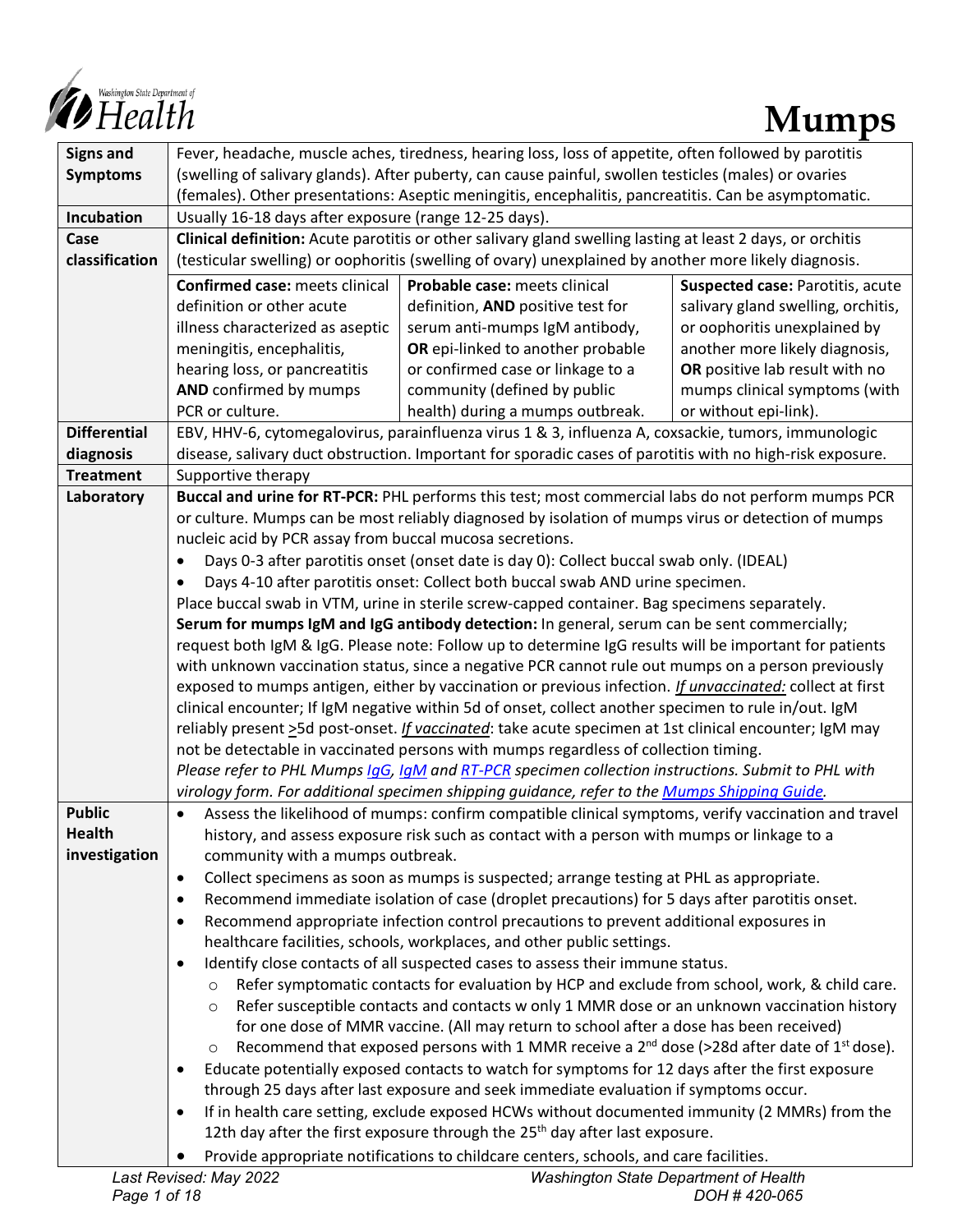# **Mumps**

# **1. DISEASE REPORTING**

#### **A. Purpose of Reporting and Surveillance**

- 1. To assess the burden of mumps in Washington.
- 2. To identify cases in order to prevent further spread from cases by recommending appropriate preventive measures, including exclusion.
- 3. To educate potentially exposed individuals about signs and symptoms of disease, thereby facilitating early diagnosis and reducing the risk of further transmission.
- 4. To identify and vaccinate susceptible individuals.

## **B. Legal Reporting Requirements**

- 1. Health care providers: notifiable to local health jurisdiction within 24 hours.
- 2. Health care facilities: notifiable to local health jurisdiction within 24 hours.
- 3. Laboratories: Mumps virus, acute, by IgM positivity or PCR positivity notifiable to local health jurisdiction within 24 hours; specimen submission of isolate or clinical specimen associated with positive result is required\* (2 business days). \*In practice, submission of these specimens generally occurs only upon request rather than routinely.
- 4. Local health jurisdictions: notifiable to the Washington State Department of Health (DOH) Communicable Disease Epidemiology (CDE) within 7 days of case investigation completion or summary information required within 21 days.

## **C. Local Health Jurisdiction Investigation Responsibilities**

- 1. Begin routine case investigation within one working day.
- 2. Facilitate the transport of specimens to assist with the diagnosis of cases.
- 3. Recommend measures to prevent further spread from the case.
- 4. Identify and evaluate contacts; educate and recommend measures to prevent further spread from susceptible contacts.
- 5. Report all confirmed and probable cases as well as suspected cases with possible exposure to mumps to Communicable Disease Epidemiology (see Section 3).
- 6. Complete the mumps case report form [\(https://www.doh.wa.gov/Portals/1/Documents/5100/210-039-ReportForm-Mumps.pdf\)](https://www.doh.wa.gov/Portals/1/Documents/5100/210-039-ReportForm-Mumps.pdf) and enter the data into the Washington Disease Reporting System (WDRS).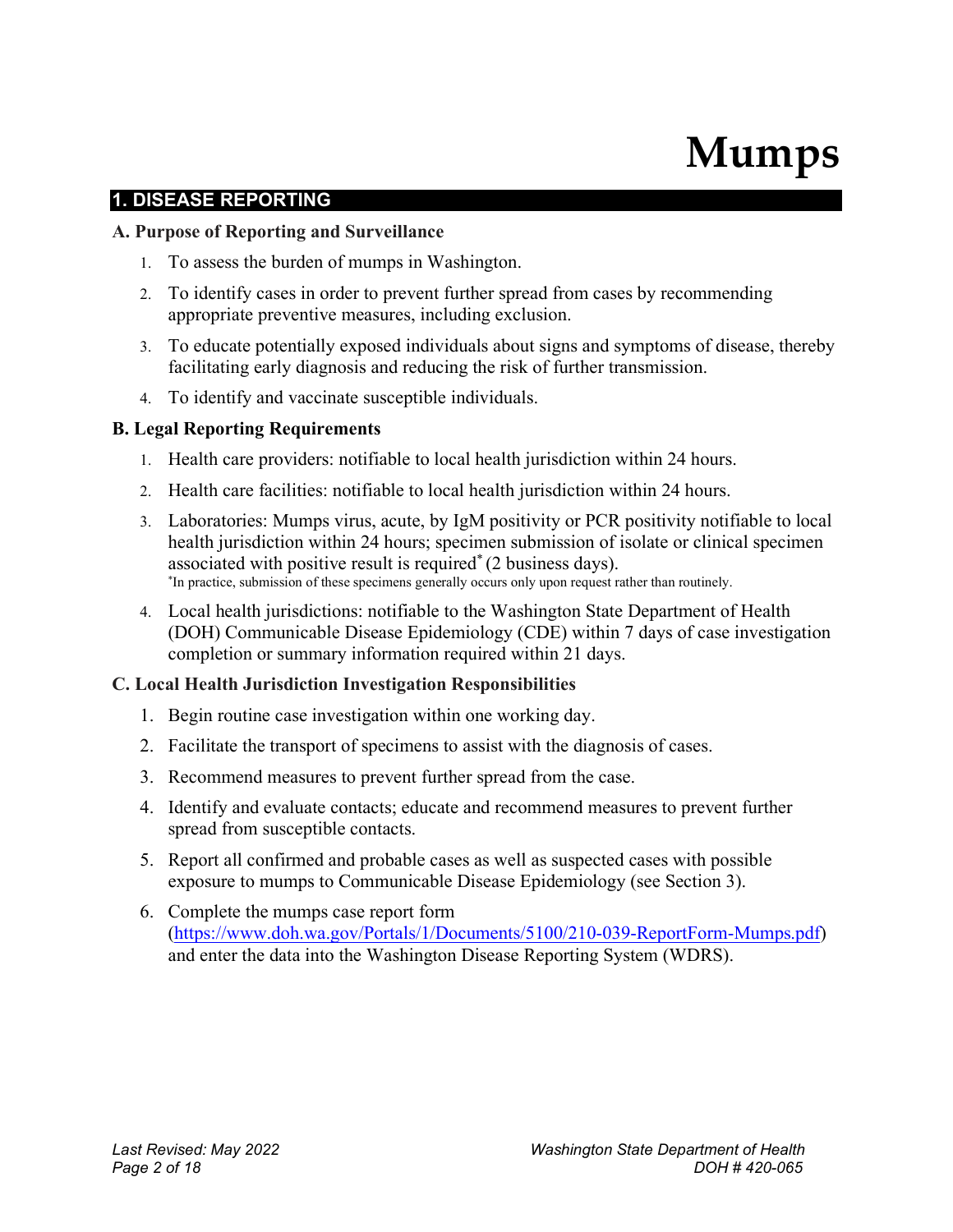# **2. THE DISEASE AND ITS EPIDEMIOLOGY**

#### **A. Etiologic Agent**

Mumps is caused by a single-stranded RNA paramyxovirus.

#### **B. Description of Illness**

The classic symptom of mumps is parotitis (i.e., acute onset of unilateral or bilateral tender, self-limited swelling of the parotid or other salivary glands), lasting at least two days, but may persist up to ten days or longer. Nonspecific prodromal symptoms may precede parotitis by several days, including low-grade fever which may last three to four days, myalgia, anorexia, malaise, and headache. However, mumps infection may present only with nonspecific or symptoms or may be a subclinical infection. Rates of classic parotitis among all age groups typically range from 31% to 65%, but in specific age groups can be as low as 9% or as high as 94% depending on the ages and immunization histories of the individuals in the group. Parotitis may be unilateral or bilateral, and any combination of single or multiple salivary glands may be affected. Parotitis tends to occur within the first 2 days and may first be noted as earache and tenderness on palpation of the angle of the jaw. Symptoms tend to decrease after one week and usually resolve after 10 days.

Persons with history of potential exposure to mumps who have pain in their testes (males) or pelvic area (females) should be evaluated by their health care provider for potential orchitis (testicular inflammation) or oophoritis (ovarian inflammation not related to bacterial infection).

Before the introduction of the mumps vaccine in the United States in 1967, 15% to 27% of infections were asymptomatic. The proportion of infections that are asymptomatic since the introduction of the vaccine has not been clearly determined. Persons with asymptomatic infection can transmit the virus.

#### Mumps complications

- **Orchitis** (testicular inflammation) is the most common complication of mumps in post-pubertal males. In the pre-vaccine era, orchitis was reported in  $12 - 66\%$  of males who get mumps after puberty. Orchitis usually occurs 1-2 weeks (average 4-8 days) after onset of parotitis. In mumps-associated orchitis, the onset is usually abrupt and includes swelling, tenderness, nausea, vomiting, and fever. Only one testicle is affected in 60-83% of male mumps cases with orchitis. Mumps orchitis rarely leads to sterility but it may contribute to subfertility. An estimated 1 in 10 men experience a decrease in their sperm count. However, this drop is very rarely large enough to cause infertility.
- **Oophritis.** Historically, about one in 20 females who got mumps after puberty experienced swelling of the ovaries or oophritis (ovarian inflammation). In the 2006 and 2009–2010 U.S. mumps outbreaks, oophoritis rates were 1% or lower among post-pubertal females. The symptoms of oophoritis (lower abdominal pain, high temperature, feeling sick) usually pass once the underlying mumps infection is cleared. It may mimic appendicitis. There is no known relationship to impaired fertility.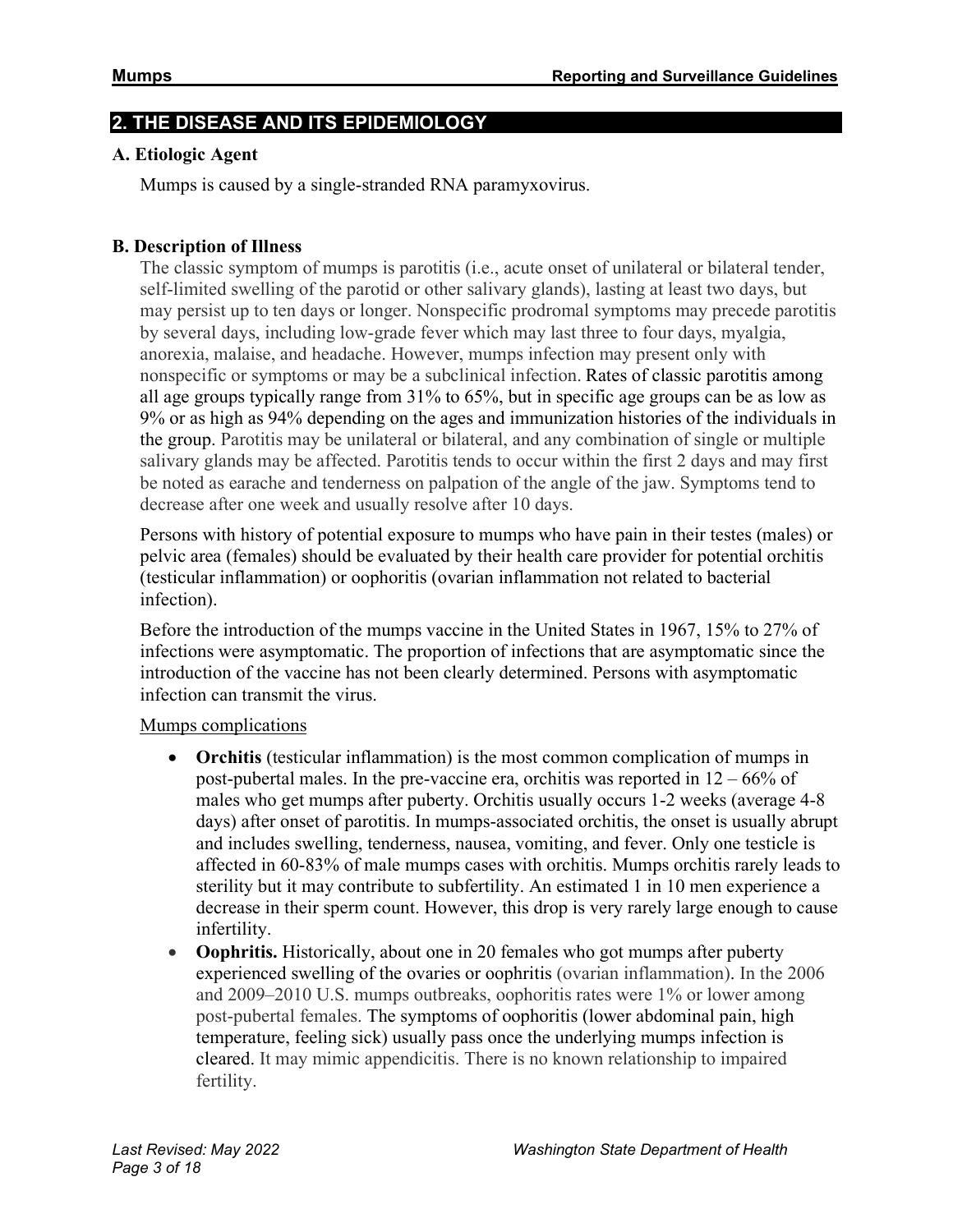- **Asceptic meningitis**. In the pre-vaccine era, mumps accounted for approximately 10% of cases of symptomatic aseptic meningitis (inflammatory cells in cerebrospinal fluid resulting in headache or stiff neck). Men were afflicted three times as often as women. Aseptic meningitis resolves without sequelae in 3 to 10 days.
- **Mumps encephalitis** accounted for 36% of all reported encephalitis cases in the United States in 1967. The incidence of mumps encephalitis is reported to range from 1 in 6,000 mumps cases (0.02%) to 1 in 300 mumps cases (0.3%).
- **Mastitis** has been reported in up to 31% of females older than 15 years of age who have mumps.
- **Pancreatitis** was reported in 3.5% of persons infected with mumps in one community during a two year period prior to the availability of vaccine, and was also described in case reports. Pancreatitis is infrequent, but occasionally occurs without parotitis. It causes hyperglycemia that is transient and reversible. Although single instances of diabetes mellitus have been reported, a causal relationship with mumps virus infection has yet to be conclusively demonstrated.
- **Deafness**. In the pre-vaccine era, mumps caused transient deafness in 4.1% of infected adult males (in a military population). Permanent unilateral deafness caused by mumps occurred in 1 of 20,000 infected persons. Bilateral, severe hearing loss was very rare.

In the post-vaccine era, among all persons infected with mumps, reported rates of meningitis, encephalitis, pancreatitis, and deafness have all been less than 1%. Permanent sequelae such as paralysis, seizures, cranial nerve palsies, and hydrocephalus occurred very rarely, even in the pre-vaccine era. Although, in the United States during 1966–1971 there were two deaths per 10,000 reported mumps cases, there were no mumps-related deaths in recent U.S. outbreaks.

Although mumps virus is the only agent known to cause epidemic parotitis, not all cases of parotitis are caused by mumps virus. Sporadic parotitis can also occur as a result of infection with other viral pathogens such as enteroviruses (including coxsackievirus), parvovirus B-19, adenoviruses, parainfluenza virus (PIV) types  $1 - 3$ , influenza A and B, human herpesviruses 6 (HHV-6), Epstein-Barr virus (EBV), and bocavirus (HBoV)\* as well as infection with *Staphylococcus aureus* and other bacteria. Additionally, non-infectious causes of parotitis include drugs, tumors, immunologic diseases, and obstruction of the salivary duct. Current mumps diagnostics do not satisfactorily identify cases in previously vaccinated people; thus, a negative laboratory test result for mumps cannot rule out the disease in these individuals. Also, testing for alternative causes of parotitis is not routinely done unless symptoms or history suggest alternate diagnosis. Because of this, most mumps antibody–negative cases of parotitis in persons previously exposed to mumps either by vaccination or by having the disease, especially when symptoms last two days or more, must still be considered as suspected mumps.

<sup>\*</sup>Viruses Detected Among Sporadic Cases of Parotitis, United States, 2009-2011. Barsky, et. al., The Journal of Infectious Diseases 2013;208:1979–86.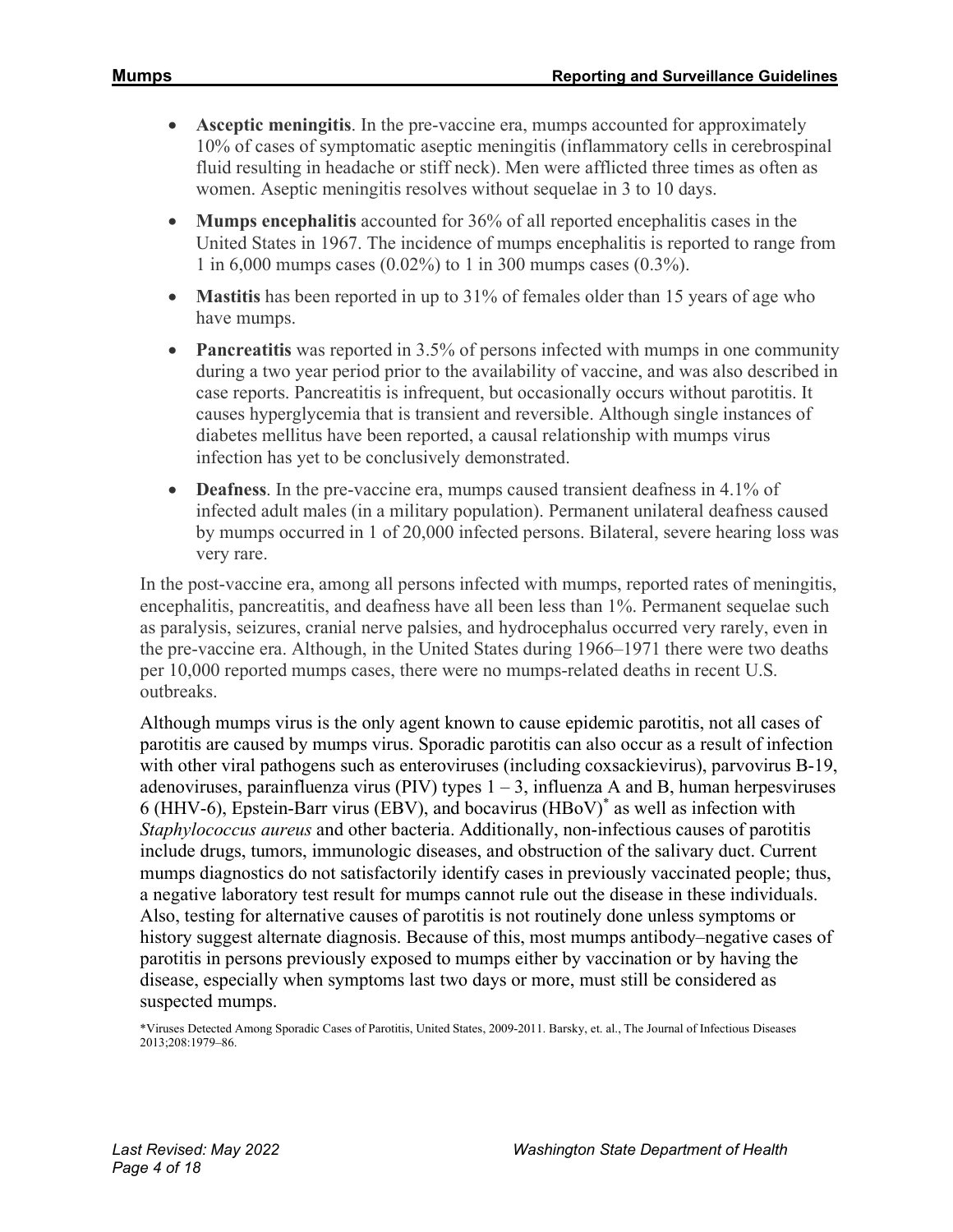#### **C. Mumps in Washington State**

During 1998–2005, DOH received between 0 and 11 reports of mumps infections per year. A large outbreak of mumps originating in the Midwest in December 2005 spread to nine other states during 2006. Because of increased awareness of mumps during 2006, DOH received over 150 reports of possible mumps. Molecular testing for mumps – polymerase chain reaction (PCR) and serologic assay – was initiated at Washington State Public Health Laboratories (PHL) during 2006. In October 2006, CDC requested that a strict interpretation of the case definition be used [\(MMWR 2006;55\(42\):1152–53\)](https://www.cdc.gov/mmwr/preview/mmwrhtml/mm5542a3.htm) which included reporting any previously immunized person with 2 or more days of parotitis as a probable case. Using these guidelines, 42 reports of confirmed and probable mumps were identified in 2006, though none were linked to the outbreak in the Midwest; 53 cases were reported in 2007.

Annual case counts in Washington dropped when another change in national reporting criteria was made in 2008: persons who met the clinical case definition or had clinically compatible disease, but who lacked either laboratory confirmation or epidemiologic link to a case, were now to be considered suspect rather than probable cases and therefore were not included in the annual case counts. Based on these criteria, DOH received 35 reports of confirmed and probable mumps (range  $0 - 14$  per year) and 105 reports of suspected mumps (range  $10 - 33$  per year) during 2008-2013.

The national mumps case definition changed again in 2012 making anyone with 2 days of parotitis and a positive IgM a probable case. Washington State did not fully implement this change until January, 2017 following a mumps outbreak in highly vaccinated persons that began in late 2016\*.

\* In Washington State, persons with 2 documented doses of mumps vaccine that were reported to have 2 days of parotitis and a positive IgM with no other testing were classified as suspect cases from 2012 through 2016.

#### **D. Reservoir**

Humans are the only known reservoir.

#### **E. Modes of Transmission**

Transmission occurs through respiratory droplets or through direct contact with nasopharyngeal secretions.

#### **F. Incubation Period**

The incubation period is usually 16–18 days, but can range from 12–25 days after exposure.

#### **G. Period of Communicability**

Mumps virus has been found in respiratory secretions as early as 7 days before the start of symptoms and up to 9 days after onset. However, the patient is most infectious within the first 5 days. Therefore, CDC now recommends isolating mumps patients for 5 days following onset of symptoms (parotitis) [\(MMWR 2008;57 \[No.40\]:1103–4\)](https://www.cdc.gov/mmwr/PDF/wk/mm5740.pdf). **The recommended period for contact tracing for mumps is two days before through five days after parotitis onset in the case.**

#### **H. Treatment**

Treatment is supportive.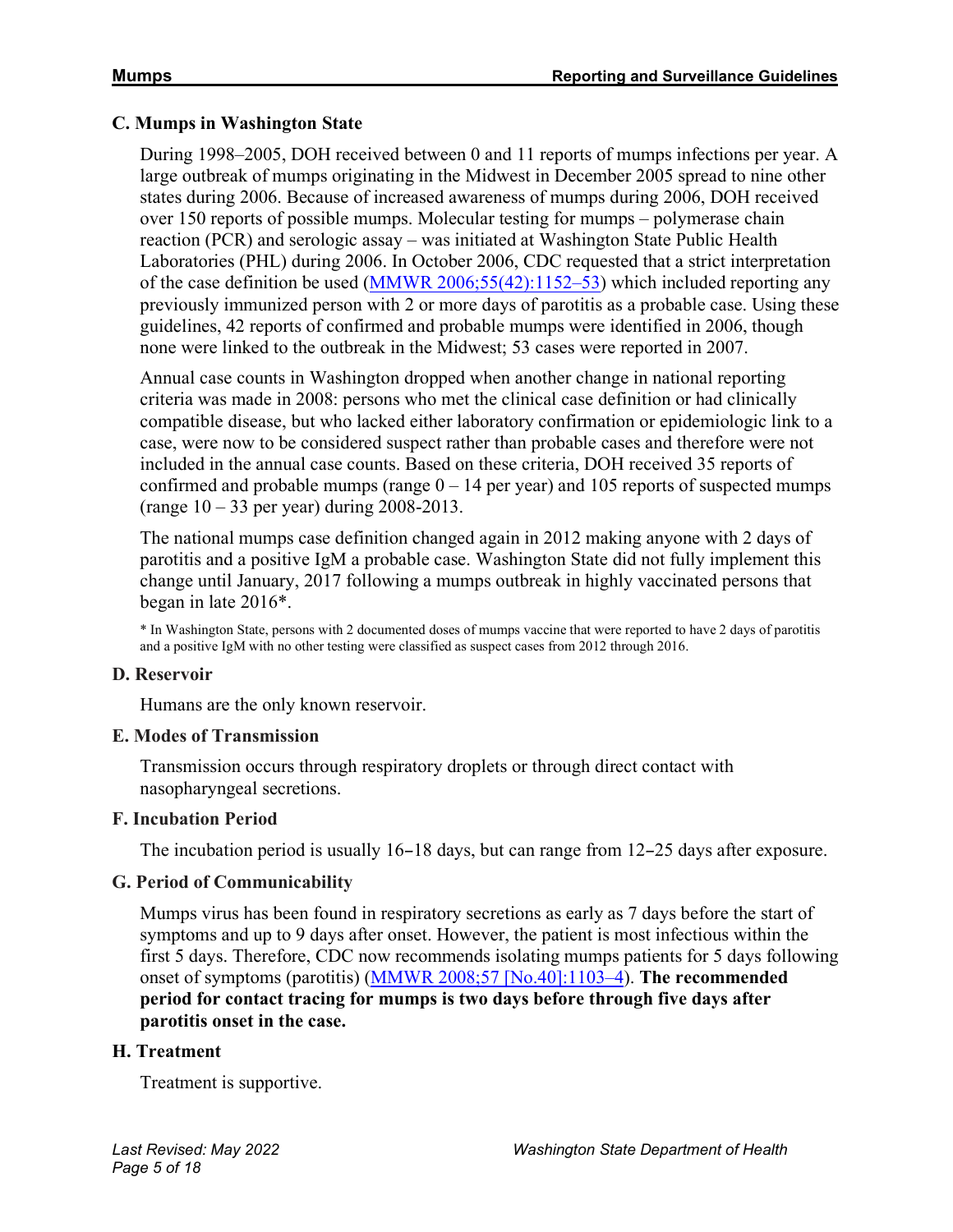## **I. Immunity**

In general, immunity is considered lifelong and develops after either clinical or inapparent infections. Most adults that were born before 1957 are likely to have been infected naturally and may be considered to be immune, even if they did not have recognized disease. Recent evidence suggests that persons previously exposed to the virus through either vaccination or disease may still become infected. In response to the multistate mumps outbreak in 2006, ACIP recommendations for prevention and control of mumps were updated. Evidence of immunity through documentation of vaccination is now defined as:

- 1 dose of live mumps vaccine for preschool-aged children and for adults not at high risk for exposure and infection, and
- 2 doses of live mumps vaccine for school-aged children (i.e., grades K–12) and for adults at high risk for exposure and infection (i.e., health-care workers, international travelers, and students at post-high-school education institutions)

# See **MMWR** 2006;55(22):629-30.

# **3. CASE AND CONTACT DEFINITIONS**

# **A. Case Definition (2012)**

*Suspected***:** Parotitis, acute salivary gland swelling, orchitis, or oophoritis unexplained by another more likely diagnosis,

## **OR**

A positive lab result with no mumps clinical symptoms (with or without epidemiologicallinkage to a confirmed or probable case).

*Probable*: Acute parotitis or other salivary gland swelling lasting at least 2 days, or orchitis or oophoritis unexplained by another more likely diagnosis, in:

A person with a positive test for serum anti-mumps immunoglobulin M (IgM) antibody,

## **OR**

A person with epidemiologic linkage to another probable or confirmed case or linkage to a group/community defined by public health during an outbreak of mumps.

*Confirmed***:** A positive mumps laboratory confirmation for mumps virus with reverse transcription polymerase chain reaction (RT-PCR) or culture in a patient with an acute illness characterized by any of the following:

- Acute parotitis or other salivary gland swelling, lasting at least 2 days
- Aseptic meningitis
- Encephalitis
- Hearing loss
- Orchitis
- Oophoritis
- Mastitis
- Pancreatitis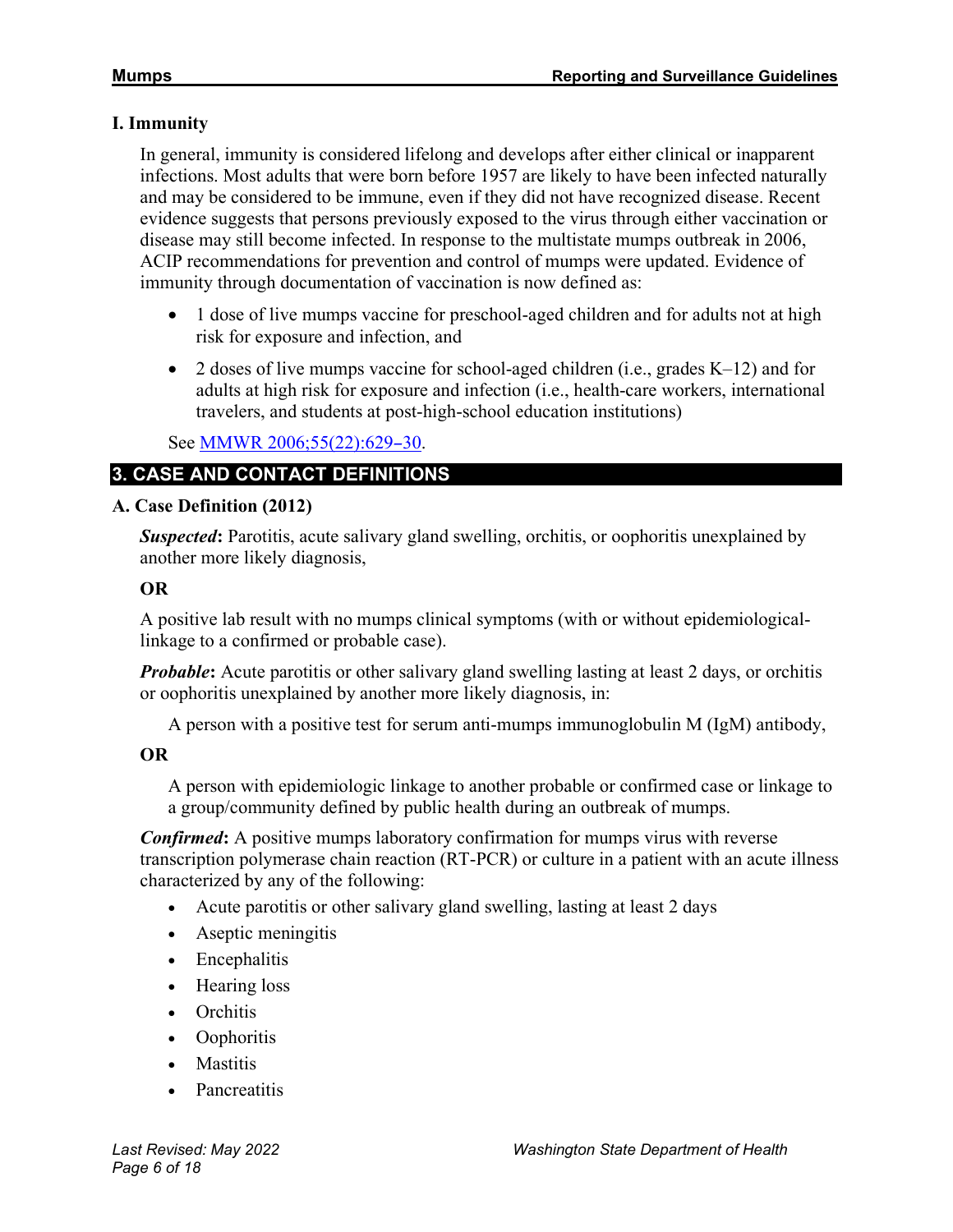# **Comment**

As a result of previous contact with mumps virus either through vaccination (particularly with 2 doses) or natural infection, mumps serologic IgM test results may be negative even when the person is infected; IgG test results may be positive at initial blood draw and viral detection in RT-PCR or culture may have low yield. Therefore, **mumps cases in persons previously exposed to mumps antigen cannot be ruled out by negative laboratory results**. Serologic tests should be interpreted with caution, as false positive and false negative results are possible with IgM tests.

Reported mumps cases in WA State should be assigned case classifications based on mumps laboratory test results as follows:

| <b>Laboratory Test Result:</b>                            | <b>Case Classification:</b> |
|-----------------------------------------------------------|-----------------------------|
| Isolation of mumps virus from clinical specimen           | Confirmed                   |
| Detection of mumps nucleic acid (e.g. real time RT-PCR    | Confirmed                   |
| assay)                                                    |                             |
| Detection of mumps IgM antibody                           |                             |
| -when result has been confirmed by mumps capture          | Confirmed                   |
| assay done at CDC                                         |                             |
|                                                           |                             |
| -when the test is performed at a commercial lab           | <b>Probable</b>             |
| <b>AND</b>                                                |                             |
| the specimen cannot be retrieved for further testing      |                             |
|                                                           |                             |
| -when the test lab was performed at PHL using an          | <b>Probable</b>             |
| indirect EIA assay and no additional testing is done      |                             |
| Demonstration of seroconversion (in the absence of recent | Confirmed                   |
| vaccination) from negative to positive using a standard   |                             |
| serologic assay for mumps-specific IgG antibody in paired |                             |
| acute and convalescent serum specimens.                   |                             |

## **B. Close Contacts (of a person with mumps)**

Mumps spreads by direct contact with infectious respiratory secretions by droplet transmission. Such droplets generally travel 3 feet or less when an infected person talks, coughs, or sneezes. The risk of transmission of mumps is a function of multiple factors including clinical features of the source case as they relate to communicability (e.g., stage of illness, the presence and character of any respiratory symptoms), proximity and duration of contact, ventilation, and use of appropriate infection control measures (mask, eye protection).

Examples of close contact that could facilitate the transmission of mumps include:

- 1. Direct face-to-face contact with a symptomatic case-patient during the contagious period. This includes household and immediate family members, boyfriends/girlfriends, and child care contacts (those who spend many hours together or live in the same household).
- 2. An obvious exposure that involves direct contact with respiratory, oral, or nasal secretions from a case-patient during the contagious period (e.g., a cough or sneeze in the face, sharing of eating utensils, sharing of water bottles, kissing, mouth-to-mouth resuscitation, or performing intubation or nasotracheal suctioning without a mask).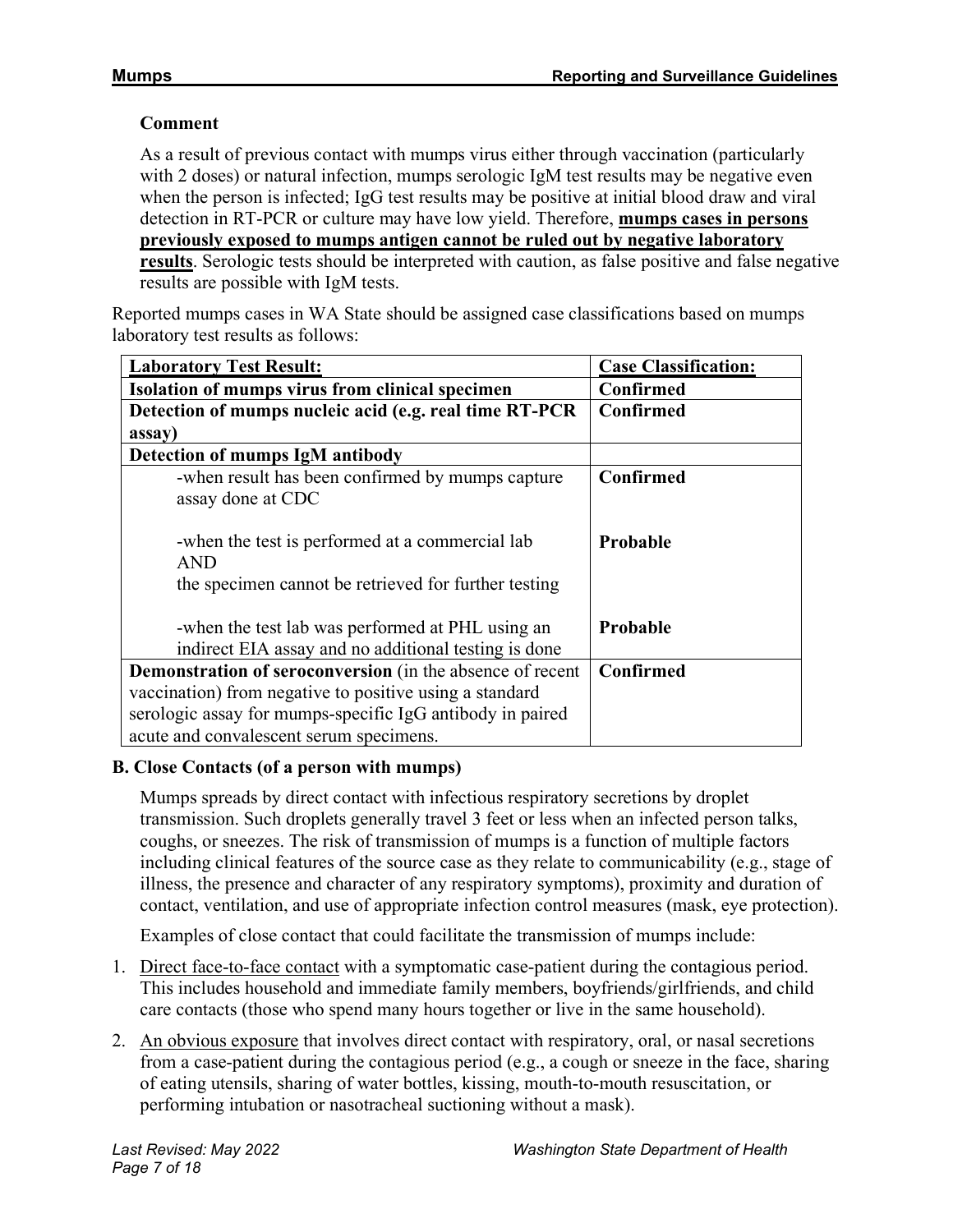3. Close proximity for a prolonged period of time with a case-patient during the contagious period. Risk of droplet exposure increases with longer duration and closer proximity of contact.

Examples of persons who may be at increased risk include:

- a. non-household close friends or other social contacts
- b. some passengers during shared transportation
- c. some contacts at community activities or at the place of employment
- d. some healthcare workers caring for a case without wearing a mask
- e. children attending an after-school care group or play group on the same days

Note: Close contact does not include activities such as walking by a person or briefly sitting across a waiting room or office.

# **4. DIAGNOSIS AND LABORATORY SERVICES**

#### **A. Diagnosis**

Mumps can most reliably be diagnosed by isolation of mumps virus or detection of mumps nucleic acid by PCR assay on secretions collected from the buccal mucosa during the first 3 days following onset of parotitis. Buccal swabs are the preferred sample, but mumps virus may also be detected in urine. Obtaining timely and appropriate specimens for these tests is highly important, especially when the person has had a high risk exposure or is unvaccinated.

1. Viral culture and detection of mumps nucleic acid by PCR assay: Virus is likely to be present in the saliva from 2 or 3 days before onset of parotitis until 4-5 days afterward. The yield is highest from buccal specimens collected within 3 days of onset. Therefore, buccal specimens should be collected within 3 days if possible, and not more than 5 days after onset (Mandell, Bennett, & Dolin. Principles and Practice of Infectious Diseases, Sixth Edition, Volume 2; Chapter 154 Mumps Virus, pp 2003-2008.)

*Note: During the 2006 mumps outbreak at a U.S. college where most patients had been vaccinated with 2 doses of measles, mumps, and rubella (MMR) vaccine, a study aimed at viral identification using reverse transcription--polymerase chain reaction on buccal specimens from patients with parotitis found that, among 20 patients tested <3 days after onset of parotitis, mumps viral RNA was detected in seven (35%) whereas in a total of 26 specimens from 14 patients tested from 4--22 days after onset of parotitis all were negative for mumps viral RNA.[\(MMWR 2008;57 \[No.40\]:1103–4\)](https://www.cdc.gov/mmwr/PDF/wk/mm5740.pdf)*

Although buccal swabs are the preferred specimen, an accompanying urine sample may be useful if collection of the buccal swab has been delayed. Unlike buccal specimens, urine samples may not be positive for mumps virus until  $\geq 4$  days after symptom onset. Urine specimens should be collected no later than 10 days after parotitis onset.

Although very specific, viral culture and detection of mumps nucleic acid by PCR are not highly sensitive tests. Therefore a negative culture and/or PCR assay cannot rule out the diagnosis of mumps.

2. Serologic testing: A serum sample for both IgM and IgG can be collected at the first clinical encounter. In **unvaccinated** cases, IgM is present by day 5 post onset of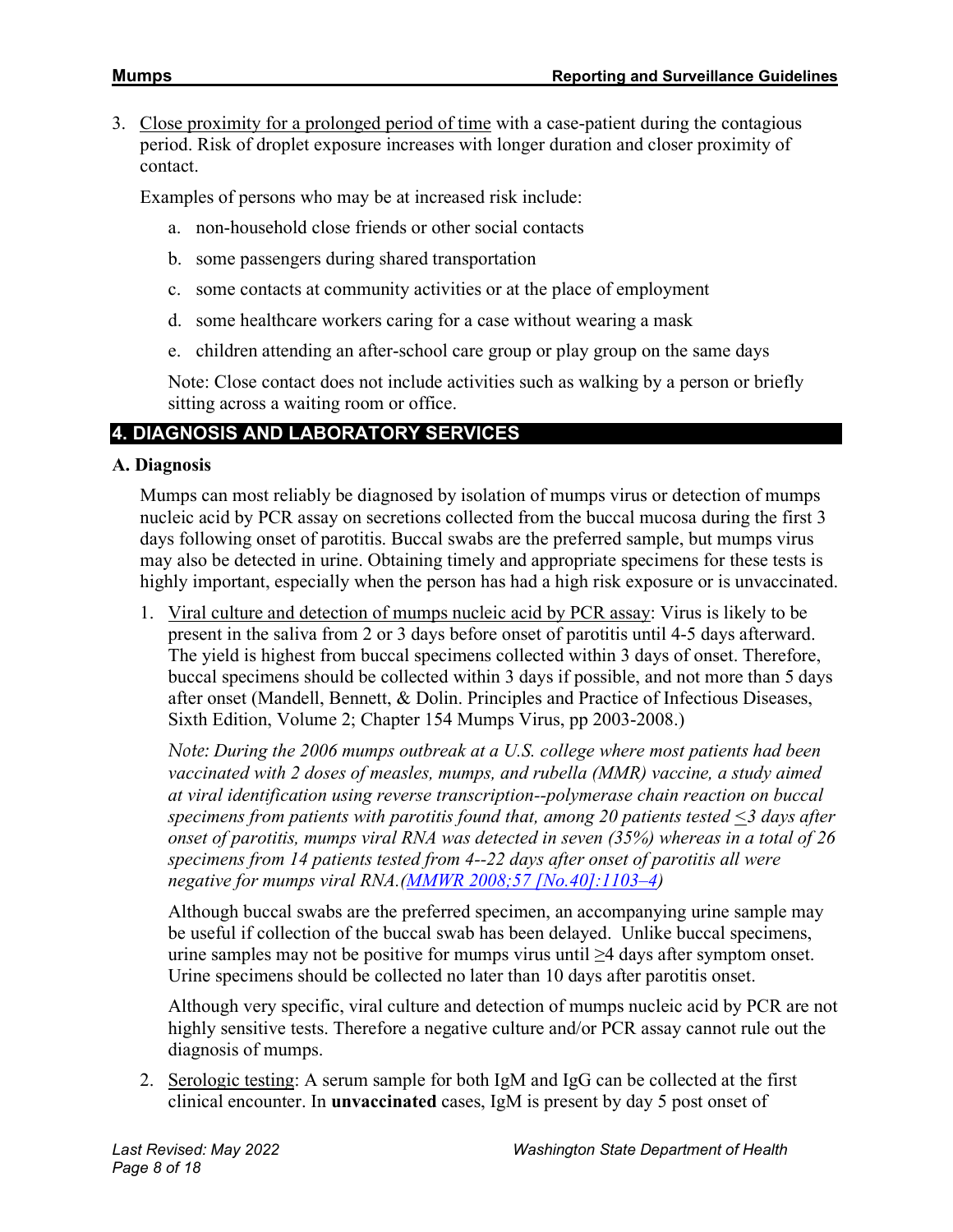symptoms. Therefore, among **unvaccinated** persons, if an acute IgM is collected less than 5 days after onset of parotitis and the IgM is negative, mumps cannot be ruled out and a second serum sample collected at least 5 days after onset is recommended. IgM peaks at about 1 week and can be present for at least 6 weeks. IgG becomes detectable shortly after IgM is present.

Recent evidence suggests that **persons previously exposed to the virus** through either vaccination or disease may still become infected. Elevation of mumps IgM may be transient or absent in these individuals. Experience suggests that IgM assays from persons with acute infection may be negative in up to 50% of previously immunized individuals (i.e., a negative IgM does not rule out infection in a vaccinated person) [\(MMWR 2006;55\(42\):1152-3\)](https://www.cdc.gov/mmwr/preview/mmwrhtml/mm5542a3.htm). In contrast, IgG levels in previously vaccinated individuals may rise rapidly after exposure or infection. By the time an "acute" sample is collected, IgG levels may already be quite high, precluding the possibility of detecting a 4-fold rise in a convalescent specimen.

For additional information regarding laboratory testing for mumps infection, see: [https://www.cdc.gov/mumps/lab/index.html.](https://www.cdc.gov/mumps/lab/index.html)

## **B. Tests Available at the Washington State Department of Health Public Health Laboratories (PHL)**

PHL will generally perform viral cultures and real time PCR for mumps virus on buccal swabs and urine specimens from persons suspected to have mumps, once testing has been approved by the local health jurisdiction. Ideally, buccal swabs should be collected within 3 days of onset of parotitis, and are generally not useful if collected 5 or more days after parotitis begins. When the buccal specimen collection is delayed beyond 3 days following onset, an accompanying urine specimen should also be collected (days 4 to 10) and submitted for testing since mumps virus persists longer in the urine.

In most cases, if serologic testing is desired, serum can be sent commercially and both IgM and IgG results should be requested. Please note: Follow up to determine IgG results will be important for patients with unknown vaccination status, since a negative PCR cannot rule out mumps on a person previously exposed to mumps antigen, either by vaccination or previous infection.

With any of the commercially available assays for mumps-specific IgM, false positive IgM results can be a problem. The following caveats should be relayed to the health care provider whenever possible:

- No test currently available is sensitive enough to rule out mumps in an individual previously exposed to mumps antigen, either through previous disease or by history of vaccination.
- Many commercial laboratories do not perform virus detection and isolation for mumps.
- In general, a positive IgM result obtained at any time during a mumps-like illness MAY be diagnostic for mumps. However, false positive IgM results can occur, particularly when testing is being performed in a low prevalence population (i.e., people who do not meet the clinical case definition, people with no obvious risk factors for mumps, and people that have received 2 documented doses of mumps-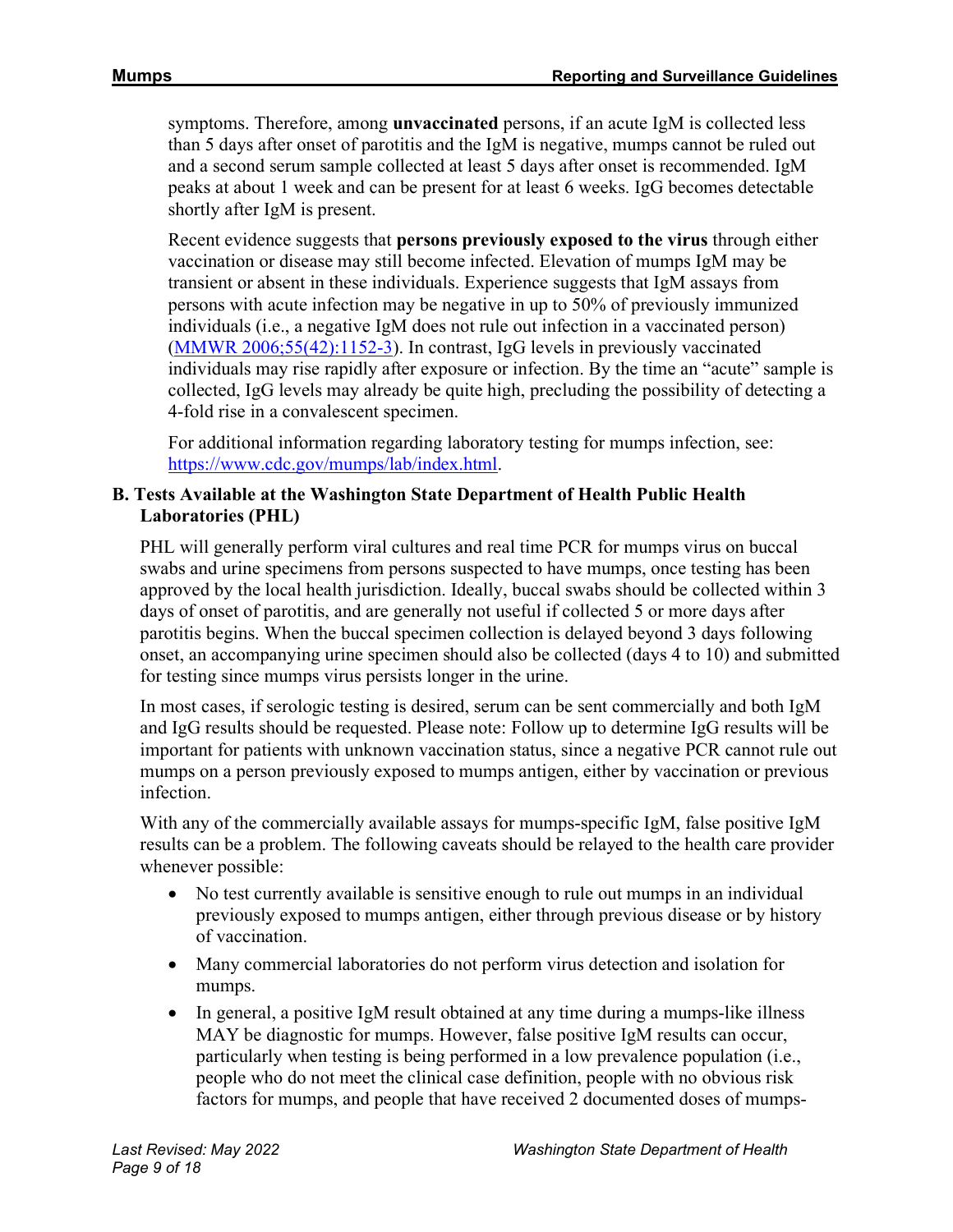containing vaccine.). In such instances, when a positive IgM result is obtained, the result should be interpreted with caution.

• If the patient is not fully vaccinated or has risk factors for mumps and a positive IgM result is obtained, further testing will likely be recommended.

In some circumstances when public health interventions are contingent upon the confidence that a case is truly mumps, the local jurisdiction could consider requesting serologic testing at WA PHL. For example, if viral specimen collection was delayed beyond the recommended specimen collection times (i.e., if more than 10 days has passed since the onset of parotitis) in an unimmunized case with high risk exposures, testing could be performed at PHL to facilitate more rapid turnaround of IgM results, as well as paired IgG serology testing. Additionally, if a positive IgM is reported by a commercial laboratory, PHL can help assure accurate results through EIA testing as well as more specific capture IgM testing at CDC. If serology testing is being considered at PHL, please call DOH Communicable Disease Epidemiology (CDE) to discuss and make arrangements for testing.

All requests for mumps testing at PHL must have approval from the local health jurisdiction, in consultation with an epidemiologist in Communicable Disease Epidemiology (CDE) at 877-539-4344 or 206-418-5500.

# **C. Specimen Collection**

## **Following receipt of approval from the local health jurisdiction and CDE, healthcare providers should be encouraged to collect the following specimens for submission to PHL (ideally within 3 days of parotitis onset):**

## **Specimens for PCR (Preferred)**

- Collect as soon as mumps is suspected for optimal detection/isolation.
	- o Days 0-3 after parotitis onset (onset date is day 0): Buccal swab only.
	- o Days 4-10 after parotitis onset: Buccal swab AND urine specimen.
- Consult CDE for testing options if collection is delayed >10 days after parotitis onset.
- **Buccal Swab**
	- o Massage the parotid gland for about 30 seconds prior to collecting specimen.
	- o Place a Dacron® swab\* between rear molars and cheek (on the affected side if parotitis is unilateral) and leave in place 10–15 seconds.
	- $\circ$  Place both swab in a tube containing 2-3 ml of cold viral transport medium (VTM).\*\*
	- o Keep cold and ship on cold pack within 24-72 hrs of collection to arrive at WA PHL during business hours.
		- If  $>$ 72 hrs, freeze at -70 $^{\circ}$ C and ship on dry ice.

\*For swab specimen collection, synthetic swabs are preferred over cotton swabs as the latter may contain substances that are inhibitory to enzymes used in RT-PCR.

\*\*Cell culture medium (MEM or Hanks Balanced Salt Solution) or other sterile isotonic solution (phosphate buffered saline) may also be used to stabilize the virus. Ensure that the cap is securely tight and will not leak. Keep cold after collection and during shipment.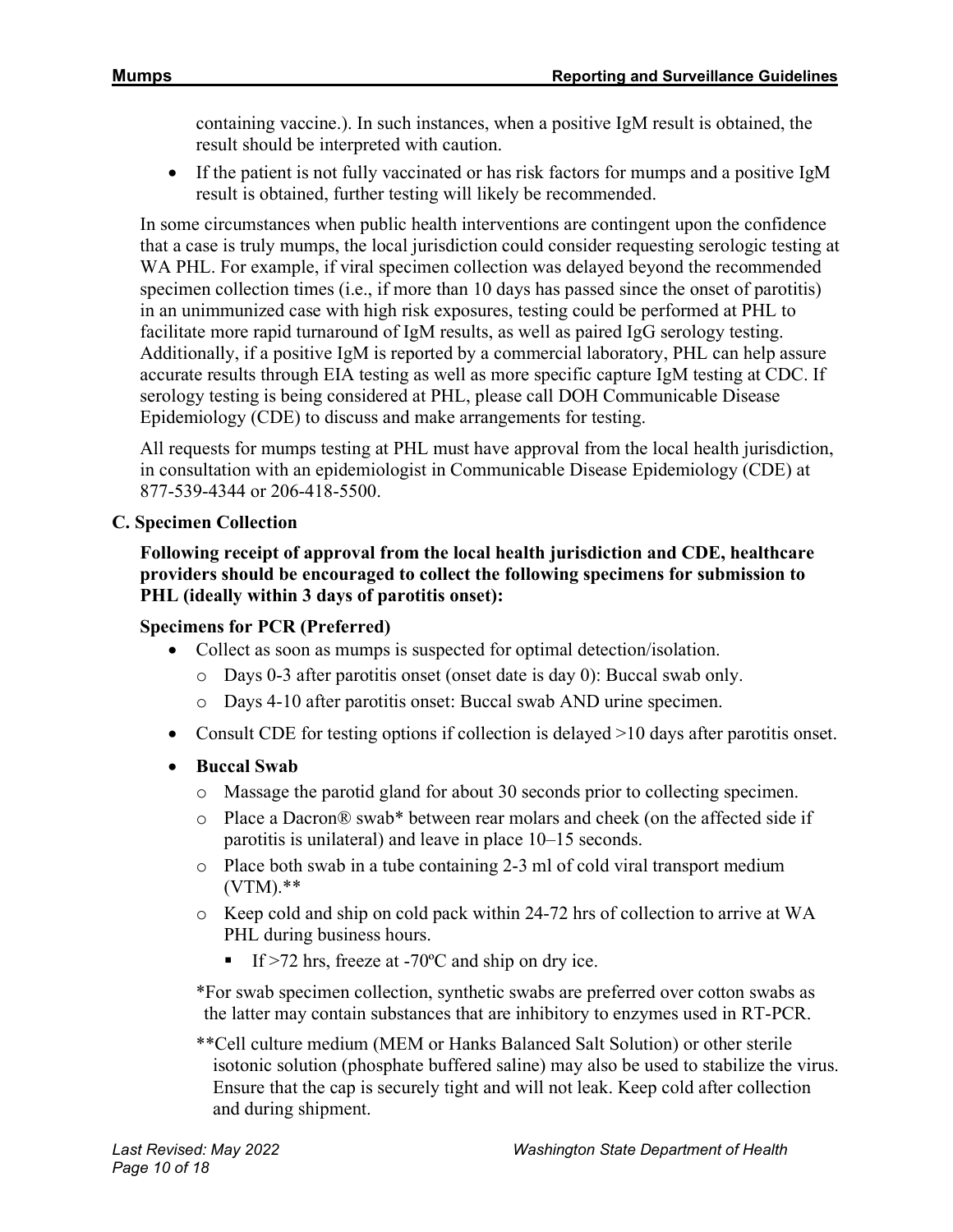# • **Urine Specimen**

- o Collect a minimum of 10 ml of clean voided urine (50 ml preferred) in a sterile screw-capped container.
- o Keep cold and ship on cold pack within 24-72 hrs of collection to arrive at WA PHL during business hours.
	- If  $>$ 72 hrs, freeze at -70 $^{\circ}$ C and ship on dry ice.

## **Serologic testing for mumps:**

• In most cases, if serologic testing is desired, serum can be sent commercially and both IgM and IgG results should be requested. Please note: Follow up to determine IgG results will be important for patients with unknown vaccination status, since a negative PCR cannot rule out mumps on a person previously exposed to mumps antigen, either by vaccination or previous infection.

# **See PHL test menu for detailed collection and submission instructions:**

[https://doh.wa.gov/public-health-healthcare-providers/public-health-laboratories/lab-test](https://doh.wa.gov/public-health-healthcare-providers/public-health-laboratories/lab-test-menu?combine=mumps)[menu?combine=mumps](https://doh.wa.gov/public-health-healthcare-providers/public-health-laboratories/lab-test-menu?combine=mumps)

## **D. Specimen Shipping**

All specimens must be accompanied by a PHL "Virus Examination" lab form, with patient name, additional identifier such as date of birth (which must also be on specimen), submitter name, date of collection, date of onset of symptoms, symptoms, and vaccination history. The PHL lab form may be obtained online at

[https://www.doh.wa.gov/Portals/1/Documents/5230/302-017-SerVirHIV.pdf.](https://www.doh.wa.gov/Portals/1/Documents/5230/302-017-SerVirHIV.pdf)

Note that PHL requires that all clinical specimens have two patient identifiers, a name **and** a second identifier (e.g., date of birth) on both the specimen label and on the submission form. Due to laboratory accreditation standards, specimens will be rejected for testing if not properly identified. Also include specimen source and collection date.

Ship the specimen(s) so that they are kept appropriately cool (not frozen) for the type of delivery (regular or overnight) selected as specific in section 4C.

Health care providers and laboratories should be referred to the Mumps Specimen Shipping Guide found at [https://www.doh.wa.gov/Portals/1/Documents/Pubs/302-022-](https://www.doh.wa.gov/Portals/1/Documents/Pubs/302-022-SpecimenShippingGuide.pdf) [SpecimenShippingGuide.pdf](https://www.doh.wa.gov/Portals/1/Documents/Pubs/302-022-SpecimenShippingGuide.pdf)

# **5. ROUTINE CASE INVESTIGATION**

Interview the case and others who might be able to provide pertinent information.

## **A. Evaluate the Diagnosis**

Since parotitis can be caused by many other conditions, review the clinical presentation and laboratory test results, if available. Facilitate the transport of specimens to Public Health Laboratories to confirm the diagnosis as needed. Proceed with a public health investigation for all *suspected, probable,* and *confirmed* cases.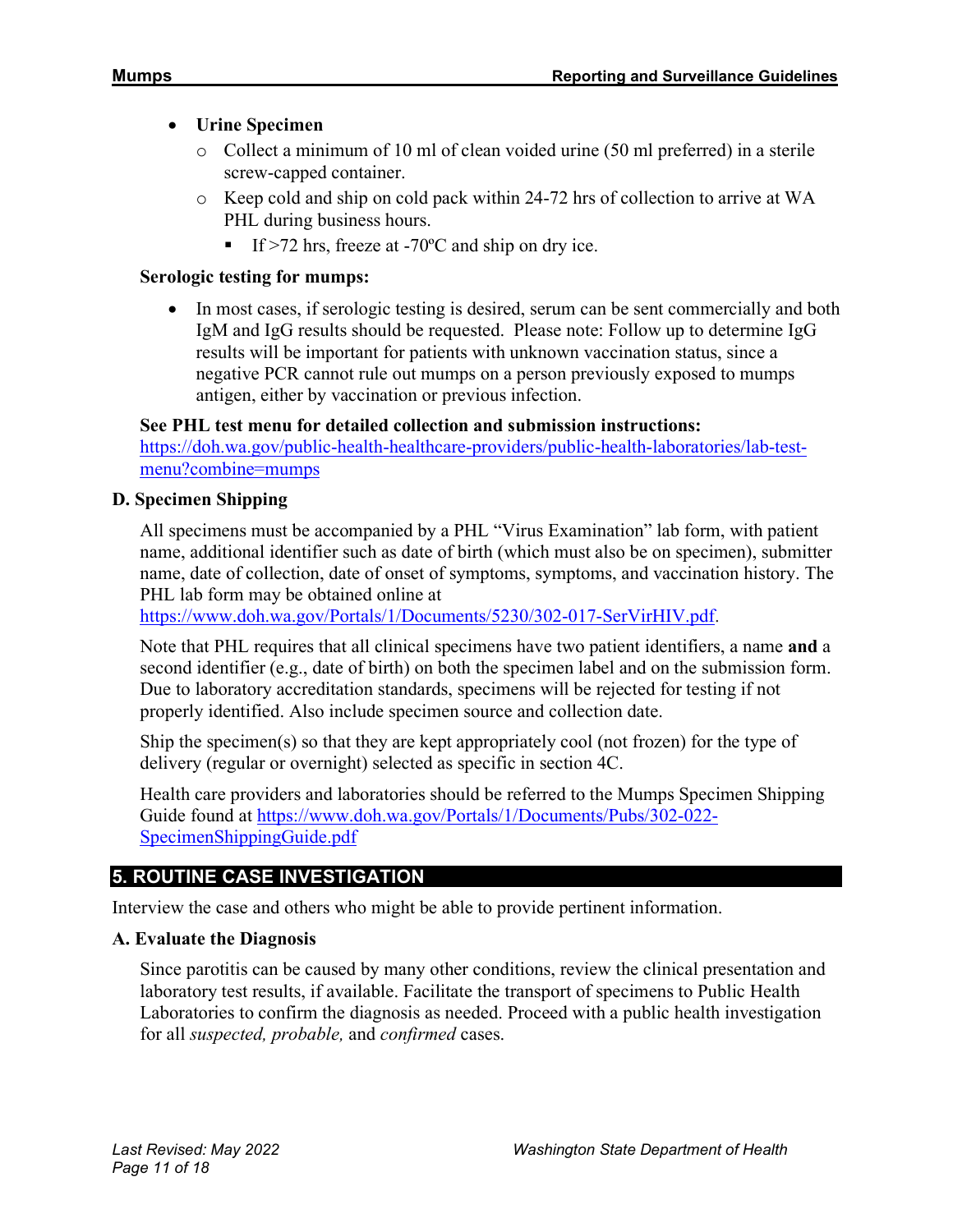#### **B. Identify Source of Infection**

Attempt to determine if a suspected case was in contact with a known case or had recently traveled to an area where mumps transmission is being reported or where mumps is endemic.

#### **C. Identify Exposed, Susceptible Close Contacts**

Identify persons who had close contact (see Section 3C) with the case during the communicable period (2 days prior to and 5 days after the onset of parotitis). Determine whether contacts can be considered immune or should be considered susceptible to mumps infection. Acceptable presumptive evidence of immunity to mumps includes one of the following:

- Documentation of adequate vaccination<sup>\*</sup>,
- Laboratory evidence of immunity,
- Birth before 1957, or
- Documentation of physician-diagnosed mumps.

\*Evidence of immunity through documentation of adequate vaccination is now defined as 1 dose of a live mumps virus vaccine for preschool-aged children and adults not at high risk and 2 doses for school-aged children (i.e., grades K–12) and for adults at high risk (i.e., persons who work in health care facilities, international travelers, and students at post-high school educational institutions) [\(MMWR 2006;55\(22\):629–30\)](https://www.cdc.gov/mmwr/pdf/wk/mm5522.pdf).

Documentation of immunization is preferable, but serologic testing for IgG can be performed for exposed contacts that do not have proof of immunity.

The following are considered evidence of immunity for healthcare workers:

In non-outbreak settings:

- Documented physician-diagnosed mumps,
- Serologic evidence of immunity, or
- Documented receipt of 1 dose of mumps if born before 1957, or 2 doses of mumps vaccine if born during or after 1957.

During an outbreak, more stringent requirements for evidence of immunity should be used:

- Documented physician-diagnosed mumps,
- Serologic evidence of immunity, or
- Documented receipt of 2 doses of mumps vaccine regardless of birth year.

#### **D. Environmental Evaluation**

None

# **6. CONTROLLING FURTHER SPREAD**

#### **A. Infection Control Recommendations**

1. Hospitalized patients should be cared for using droplet precautions until the  $6<sup>th</sup>$  day after the date of parotitis onset.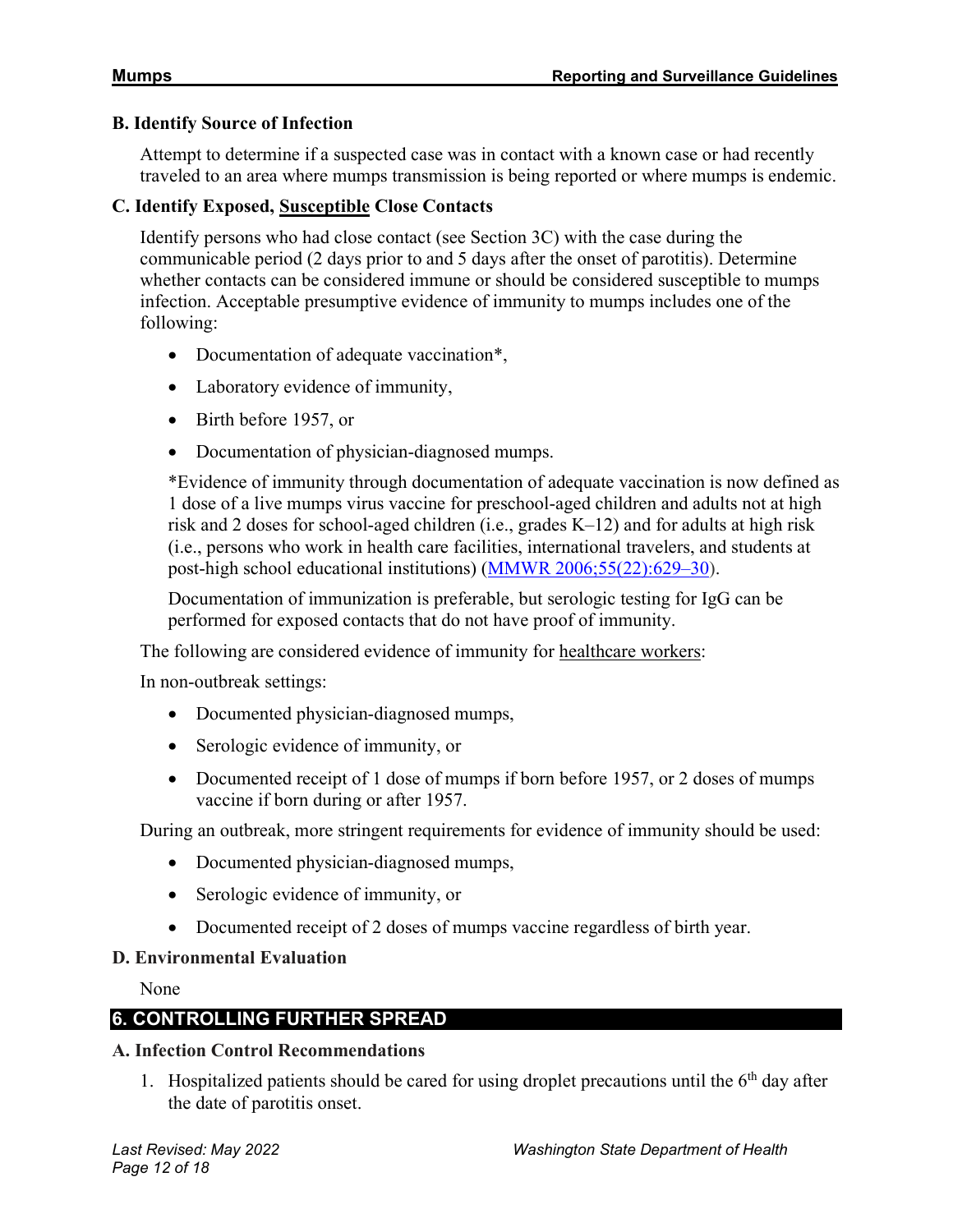*Note: Available published data* [\(MMWR 2008;57 \[No.40\]:1103–4\)](https://www.cdc.gov/mmwr/PDF/wk/mm5740.pdf) *has shown that the proportion of samples from persons positive for mumps virus decreased from 81% 1 day after parotitis onset to 49% 2-3 days after onset, 40% 4-5 days after onset, and 17% 6-7 days after onset of parotitis.*

- 2. Cases (including suspected cases) should stay home and not go to school, work, public places or social activities until 5 full days have passed since the date of parotitis onset. Family members who are not immune should avoid contact during the time the case is infectious. Healthcare workers with mumps illness should be excluded from work until the  $6<sup>th</sup>$  day after the onset of parotitis, with the date of onset being day 0.
- 3. Cases should be taught "respiratory etiquette" (see section 8B).

#### **B. Case Management**

No further public health actions are required after the above infection control measures have been implemented.

#### **C. Contact Management**

#### **1. Symptomatic Contacts**

All close contacts with symptoms compatible with mumps should be referred to a healthcare provider for assessment and laboratory testing; the healthcare provider should be made aware of the specific reason for referral.

#### **2. Exclusion**

All symptomatic close contacts should be excluded from school, workplace and child care (regardless of immunization status) until they have been evaluated for possible mumps.

Exclusion of susceptible students from school settings during mumps outbreaks should be considered in certain circumstances (e.g., when severe illnesses occur beyond expected rates, when susceptible students are thought to be a major factor in disease transmission.)

During mumps outbreaks, all susceptible students without a medical contraindication should be immunized with MMR vaccine, and all symptomatic cases must be excluded from the school setting and from contact with the public until 5 days after the onset of parotitis. Parents should be informed of the risk of mumps to both vaccinated and susceptible students during school outbreaks. Families of children susceptible to mumps, including children with underlying medical conditions or a medical contraindication to MMR vaccine, should discuss the risks and benefits of remaining in the school setting with their healthcare provider.

## *Note: The following information may be of use when considering exclusion of exposed susceptible persons:*

*Although mumps virus was isolated successfully from 7 days before to 8 days after onset of parotitis, isolation rates were much greater closer to parotitis onset. For seven of the eight studies with available data on isolation of mumps virus by day relative to onset of parotitis, combined data showed that the proportion of samples positive for mumps virus increased from 17% 6-7 days before onset of parotitis to 40% 2-3 days before onset, 86%*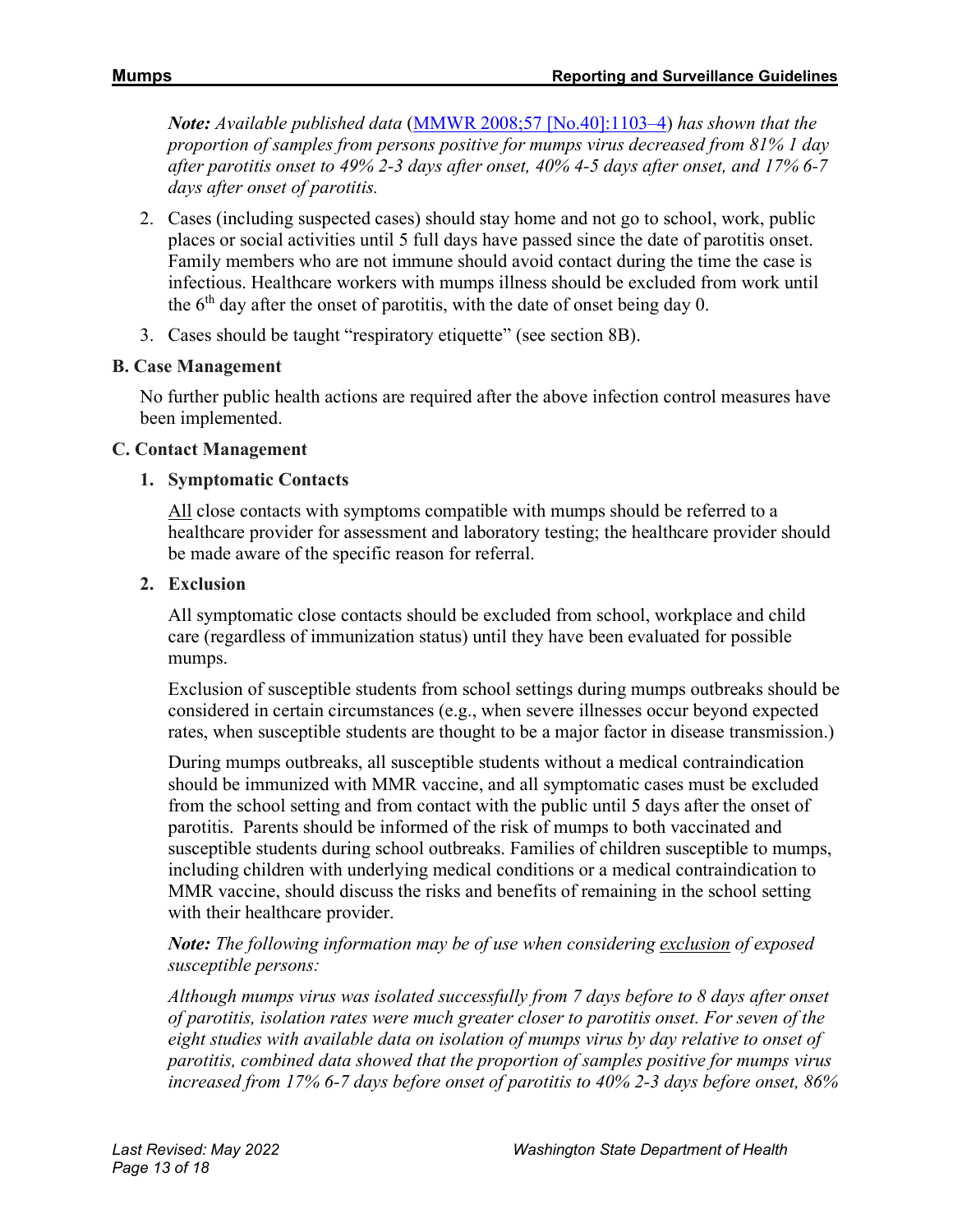*1 day before onset, and 78% on the day of parotitis onset.* (MMWR 2008;57 [No.40]:1103-4)

*Schools:*

In the setting of a mumps outbreak in a school, if pupils who are exempted from immunization for any reason are excluded, the exclusion period should be through 25 days after the last known exposure. Excluded susceptible students who choose to be vaccinated can be readmitted immediately after immunization.

*Healthcare workers exposed to a person with mumps:*

Exposed healthcare personnel without acceptable evidence of immunity should be excluded from the  $12<sup>th</sup>$  day after the first unprotected exposure to mumps through 25 days after the last exposure. The mumps vaccine cannot be used to reliably prevent the development of mumps after exposure in high risk environments like healthcare facilities. Hence, previously unvaccinated healthcare personnel who receive a first dose of vaccine after an exposure should still be considered non-immune and must be excluded as described above.

Exposed healthcare personnel who had been previously vaccinated for mumps, but received only one dose of mumps vaccine may continue working following an unprotected exposure to mumps. Such workers should receive a second dose as soon as possible, but no sooner than 28 days after the first. They should be educated about symptoms of mumps, including non-specific presentations, and should notify occupational health if they develop symptoms consistent with mumps in the 25 days after the last known exposure.

Exposed healthcare personnel who are immune do not need to be excluded from work following an unprotected exposure. However, because 1 dose of MMR vaccine is about 80% effective in preventing mumps and 2 doses are about 90% effective, some vaccinated personnel may remain at risk for infection. Therefore, healthcare workers should be educated about symptoms of mumps, including non-specific presentations, and should stay away from the work environment and notify occupational health if they develop these symptoms in the 25 days after the last known exposure.

## **3. Immunization**

Mumps vaccine has not been shown to be effective in preventing disease following an exposure to an infected person. If susceptible contacts are vaccinated after exposure, the exclusions mentioned above still apply. However, vaccination of susceptible contacts will protect against disease from future exposures. Individuals who have had documented mumps disease do not need to receive the mumps vaccine. Immune globulin (Ig) and mumps immune globulin are not recommended after exposure to mumps.

Preschool children (ages 1–4 years) and adults not at high risk should receive 1 dose of mumps vaccine in the form of MMR (measles, mumps, rubella) vaccine; for children in grades K–12 and adults at high risk (i.e., persons who work in healthcare facilities, international travelers, and students in post-high school educational institutions), 2 doses of MMR are recommended.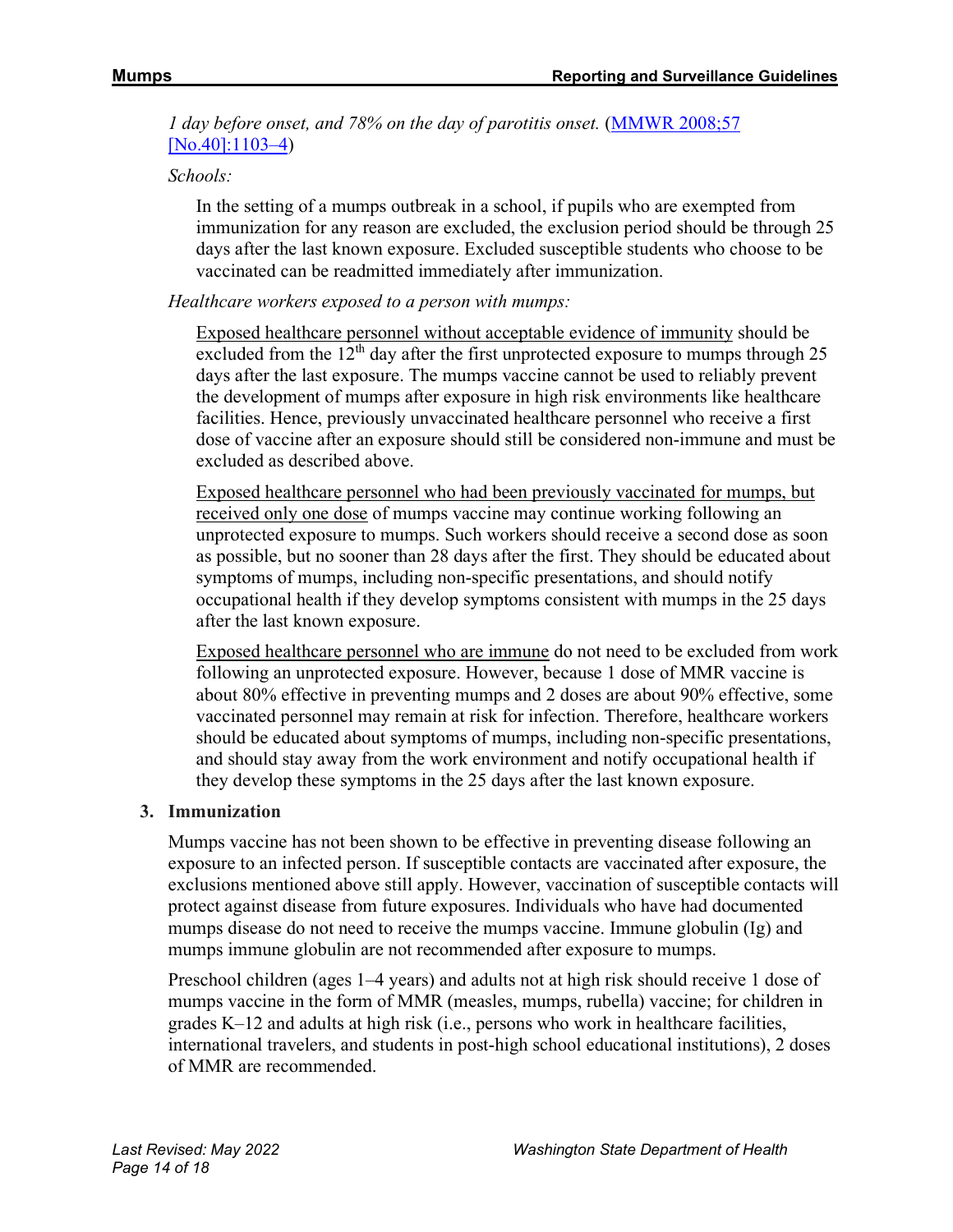In outbreak situations, a second dose of mumps vaccine should be considered for children aged 1–4 years and adults at low risk who have previously received 1 dose depending on the epidemiology of the outbreak  $-e.g.,$  the age groups and/or institutions involved. [\(MMWR 2006;55\(22\):629–30\)](https://www.cdc.gov/mmwr/pdf/wk/mm5522.pdf). The second dose can be administered no sooner than 28 days after the first dose. See section 8A for contraindications to vaccination.

# **4. Education**

All close contacts, regardless of immunity status, should be educated on the signs/symptoms of mumps and told to watch for these signs/symptoms from the  $12<sup>th</sup>$  day after the first exposure through 25 days after the last exposure. If symptoms develop in these contacts during that time period, they should have an understanding that respiratory etiquette (see Section 8B) must be followed that and medical care should be sought promptly; remember, the healthcare providers of exposed contacts should be made aware of the mumps exposure in order to appropriately evaluate the patient for mumps and limit risk to others in the office.

## **D. Environmental Measures**

None

# **7. MANAGING SPECIAL SITUATIONS**

# **A. Mumps in Healthcare Settings**

For additional information regarding Prevention and Control of Mumps in Healthcare Settings, see: [https://www.cdc.gov/mumps/hcp.html.](https://www.cdc.gov/mumps/hcp.html)

# **8. ROUTINE PREVENTION**

## **A. Immunization Recommendations**

A live attenuated mumps virus vaccine (Jeryl Lynn strain) was introduced in the United States in 1967 and is available in combination with rubella and measles live virus vaccines (MMR). Routine immunization with MMR is recommended during childhood; the first dose of MMR is recommended at 12–15 months of age with a second dose recommended at 4–6 years. Two doses of MMR vaccine are also recommended for students attending college and other post-high school institutions. Although about 95% of susceptible persons develop antibodies after a single dose of vaccine, summary information from an article\* that reviewed data on outbreaks of mumps in vaccinated populations and evaluated the effectiveness of 1 and 2 doses showed an effectiveness of prior vaccination with 1 dose of vaccine ranging from 72.8% to 91% for the Jeryl Lynn strain. Vaccine effectiveness after 2 doses of mumps vaccine was reported in 3 outbreaks and ranged from 91% to 94.6%. There was evidence of waning immunity, which is a likely factor in mumps outbreaks.

[\\*Clinical Infectious Diseases; 2008; Volume 47, Issue 11.Pp. 1458-1467. Dayan, Rubin, Plotkin.](https://academic.oup.com/cid/article/47/11/1458/282575/Mumps-Outbreaks-in-Vaccinated-Populations-Are)

Mumps vaccine is also available as a combined mumps, measles, rubella and varicella vaccine (MMRV) [\(MMWR 2010;59\(RR03\):1-12\)](https://www.cdc.gov/mmwr/preview/mmwrhtml/rr5903a1.htm?s_cid=rr5903a1_e).

Contraindications to vaccine include a severe allergic reaction (e.g., anaphylactic allergy) to neomycin, gelatin or a previous dose of MMR vaccine; pregnancy; and immunodeficiency or immunosuppression. Persons with moderate or severe acute illness should not be vaccinated until the illness has resolved. Receipt of antibody-containing blood products (e.g., immune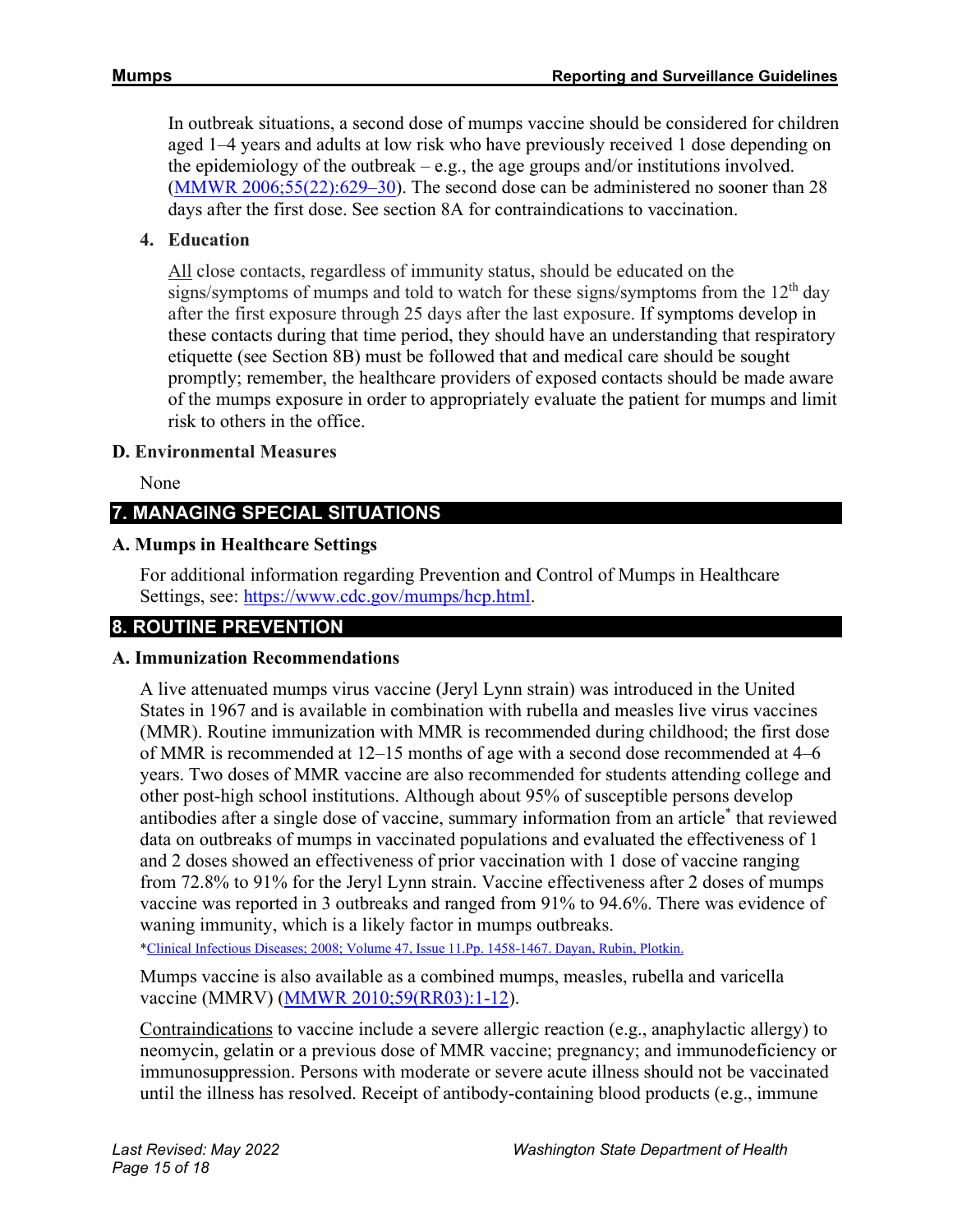globulin, whole blood, or packed red blood cells) may interfere with seroconversion following mumps vaccination. Vaccine should be given 2 weeks before, or deferred for at least 3 months following, administration of an antibody-containing blood product.

For more information about MMR vaccine schedules, adverse reactions and contraindications, please see the most recent Red Book.

#### **B. Prevention Recommendations**

In addition to immunization, persons should practice "respiratory etiquette" or good health manners to stop the spread of respiratory pathogens.

#### **Persons can keep respiratory pathogens to themselves by:**

- Covering the nose and mouth with a tissue when sneezing, coughing or blowing the nose.
- Throwing out used tissues in the trash as soon as possible.
- Always washing hands after sneezing, blowing the nose, or coughing, or after touching used tissues or handkerchiefs.
- Washing hands often when sick.
- Using warm water and soap or alcohol-based hand sanitizers to wash hands.
- Staying home if coughing and febrile.
- Seeing a doctor as soon as possible if coughing and febrile, and following their instructions, including taking medicine as prescribed and getting lots of rest.
- If requested, using face masks provided in doctors' offices or clinic waiting rooms.

#### **Persons can keep pathogens away by:**

- Washing hands before eating, or touching eyes, nose or mouth.
- Washing hands after touching anyone else who is sneezing, coughing, blowing their nose, or whose nose is running.
- Not sharing things like cigarettes, towels, lipstick, toys, or anything else that might be contaminated with respiratory germs.
- Not sharing food, utensils or beverage containers with others.

## **ACKNOWLEDGEMENTS**

This document is a revision of the Washington State Guidelines for Notifiable Condition Reporting and Surveillance published in 2002 which were originally based on the Control of Communicable Diseases Manual (CCDM), 17th Edition; James Chin, Ed. APHA 2000. We would like to acknowledge the Oregon Department of Human Services for developing the format and select content of this document.

## **UPDATES**

#### December 2007 Revisions

Section 3B: Revisions were made to the examples of close contact.

#### March 2008 Revisions

Section 3A: The case definition was updated.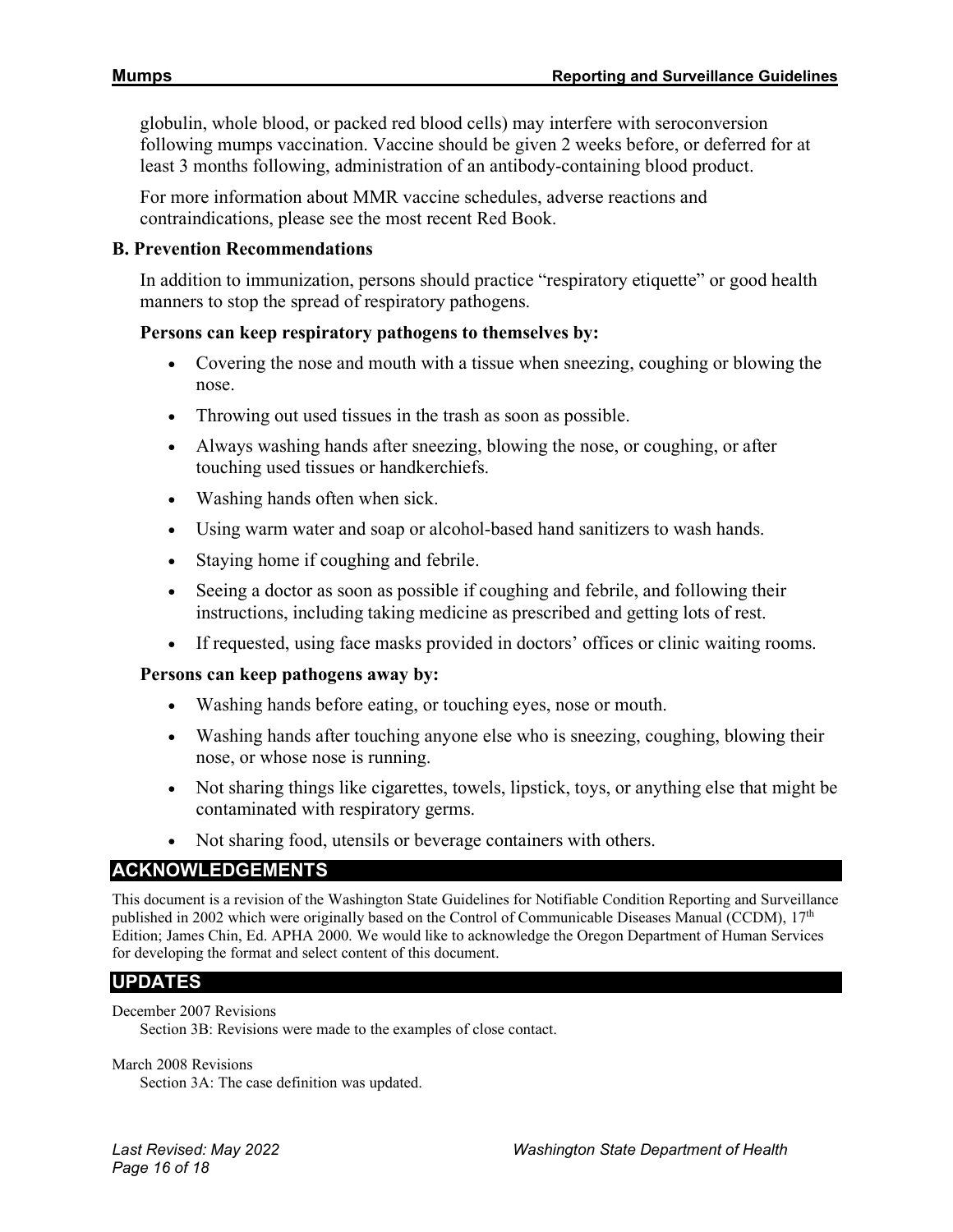October 2008 Revisions

Section 2G: A reference was added for the period of communicability.

Section 4A: Information was added regarding laboratory testing.

Section 6A: The recommendation for the duration of isolation for persons with mumps in health care settings was updated (MMWR 2008;57 [No.40]:1103–4).

Section 6C: The recommendation for the duration of exclusion for exposed, non-immune health care providers was updated (MMWR 2008;57 [No.40]:1103–4).

#### July 2010 Revisions

Section 4D: Information was added to describe the state's new enhanced surveillance for alternative parotitis etiology testing in collaboration with CDC.

An oropharyngeal swab and an additional buccal swab are now requested as additional specimens to be collected and forwarded to PHL.

- Updated information in the laboratory section about optimal timing of buccal specimen collection.
- Add information related to MMRV in the immunization section.
- Update the start of the exclusion from work period for health care workers exposed to person with mumps from the  $12<sup>th</sup>$  day after first unprotected exposure to the  $9<sup>th</sup>$  day after first unprotected exposure. (There is no change in the exclusion through 25 days following the last exposure.)

October 2010 Revision

Information about enhanced surveillance for alternative etiology testing was temporarily removed pending a determination of exempt status by the Washington State Institutional Review Board (WSIRB.)

January 2011:

The Legal Reporting Requirements section has been revised to reflect the 2011 Notifiable Conditions Rule revision.

Section 6C2: A note added to clarify the period of communicability for the purpose of outbreak control and management of exposed susceptible persons.

Section 4D: Information about enhanced surveillance for alternative etiology of sporadic parotitis reinserted following a determination of exempt status by WSIRB.

#### March 2014:

Section 2C: Updated Washington State mumps incidence information to the present. Section 3A:

- The case definition was updated to reflect the 2012 national definition.
- Supplemental guidance specific to mumps surveillance in Washington State (differs from the national case definition in that reported cases with 2+ doses of vaccine and no high risk exposure will continue to be classified as suspected cases in WA, regardless of IgM test results when only serology is done.)
- A table regarding how cases should be classified based on lab test results was added.

Section 4B: Updated guidance regarding specimen submissions to PHL; an algorithm was included.

#### January 2017:

Section 3A: The case definition was updated to align with national mumps case definition and supplemental case classifications guidance specific to mumps surveillance in WA State (including an algorithm for routing mumps specimens for testing) were removed.

Section 4:

- Specimen collection and submission guidance was updated to include urine.
- Guidance for circumstances in which commercial versus PHL serology testing should be considered was added.
- Links to the WA PHL lab test menu and the mumps specimen handling guidelines were added.

February 2017:

 Section 6.C.2: Changed timing of exclusion for exposed susceptible health care workers from 9 days after initial exposure to 12 days after initial exposure.